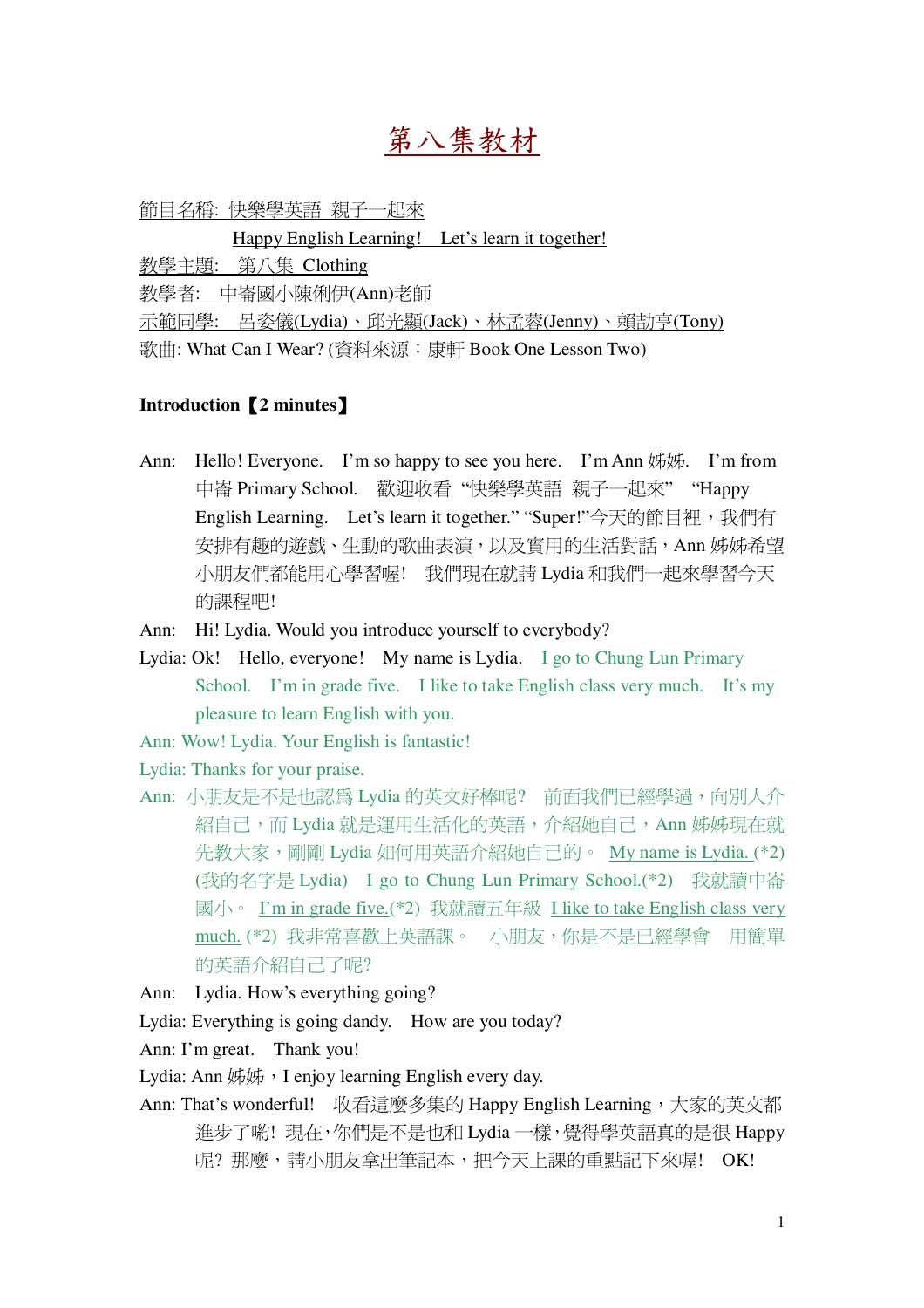Let's keep learning!

Lydia: So Ann 姊姊, what are we going to learn?

Ann: mm........讓我先賣個關子, 等我們看完以下的 English Play, 你就知道囉!

## **Body [20 minutes**]

Part A---English Play 英語小短劇

(The phone is ringing. Jack picks up the phone.) Lydia: Hello! This is Lydia. May I speak to Jack? Jack: Good morning. Lydia! It's me. Lydia: Good morning. Jack! It's 7:30. Are you ready for school? Jack: Yes, I'm ready. Lydia: Jack. What are you wearing today? Jack: I'm wearing a shirt and a new pair of pants. How about you? Lydia: I'm wearing a new T-shirt and a cute skirt. Jack: You must look very pretty. See you later! Lydia: Ok! See you! Bye!

## Part B---單字教學

- Ann: Well.你是不是聽清楚 Lydia 和 Jack 的對話了呢? 原來,我們今天的 topic 就是 Clothing  $\cdot$  Clothing! Now let me teach you the words and expressions about clothing. 現在讓我們和 Lydia,一起學習穿衣服的英語吧! Let's learn "Clothing" together!
- Ann: 剛才小朋友是不是有發現到, Lydia 接起電話, 要表明自己的身份時, 要 用 this is 而不能用 I am, 這個很重要喔! 接著, 當 Lydia 要請 Jack 聽電 話時, 就可以說"May I speak to Jack?" "May I speak to Jack?"(我可以和 Jack 講雷話嗎?)
- Ann: Lydia 確定是 Jack 接電話之後,由於上學時間到了,她提醒了 Jack, It's 7:30. (重複唸)
- Lydia: It's 7:30. 現在七點三十分了。
- Ann: 接著, Lydia 間 Jack, Are you ready for school? (重複唸)

Lydia: Are you ready for school? 你準備好要去學校了嗎?

Ann: Yes, I'm ready. (重複唸)

Lydia: Yes, I'm ready. 是的, 我準備好了。

Lydia: Ann 姊姊。妳剛剛不是說,我們今天要學 Clothing (衣服)的英語嗎?

Ann: Yes, you're right. Now let's learn the following key words! T-shirt Lydia: T-shirt T-s-h-i-r-t. T-shirt (T-shirt 圖卡)

Ann:注意喔! T-shirt 是指沒有 buttons( \* 2)鈕扣, 或是沒有 zipper ( \* 2) 的衣服喔! Lydia: Oh, I see. Ann 姊姊, 那有 buttons 鈕扣的襯衫, 要怎麼說呢?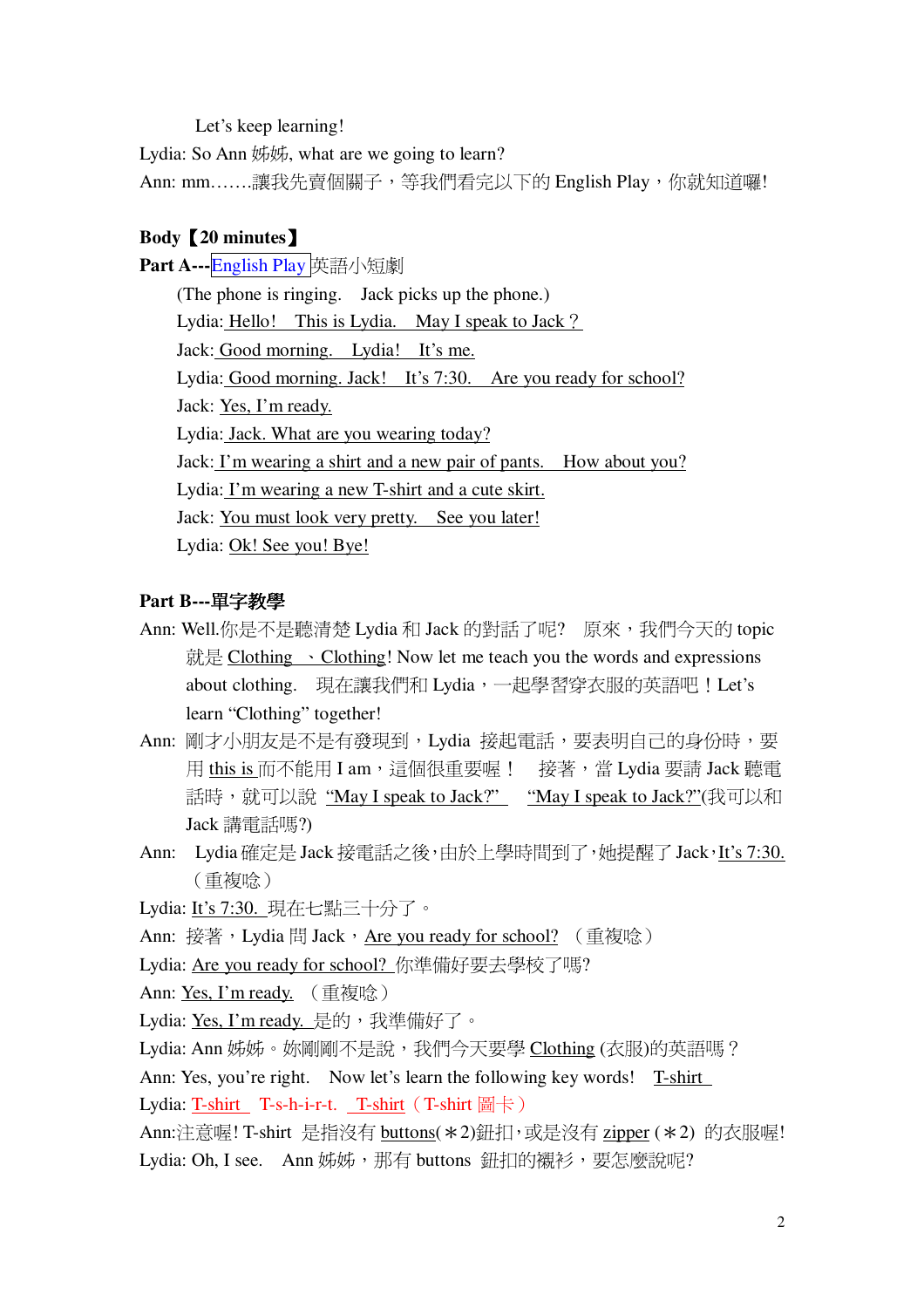- Ann: That is shirt  $(*2)$ .
- Lydia: shirt s-h-i-r-t shirt
- Ann: 剛剛在 English Play 中, Lydia 問 Jack 今天要穿什麼衣服出門, 就可以說 "What are you wearing today?"  $(*2)$
- Lydia: What are you wearing today?
- Ann: Great! Then you can answer, "I'm wearing a T-shirt."  $(*2)$
- Lydia: I'm wearing a T-shirt. 我穿 T恤
- Ann: 接下來我們來學長褲的 key word, pants pants
- Lydia: pants p-a-n-t-s pants
- Ann: pants 有兩個褲管, 所以我們要用 a pair of pants. (\*2)
- Lydia: a pair of pants.  $(*2)$
- Ann: 剛剛 Jack 說他今天穿新的長褲, 就可以說 I'm wearing a new pair of pants.  $(*2)$
- Lydia: I'm wearing a new pair of pants. 我穿長褲

Ann: 學會了 pants,接下來我們要來學裙子的 key word. skirt (\*2)

- Lydia: skirt s-k-i-r-t skirt
- Ann: Lydia, 妳剛剛雷話中告訴 Jack, 妳今天穿可愛的裙子, 對吧?
- Lydia: Yes, I'm wearing a cute skirt. 我穿一件可愛的裙子
- Ann: I'm wearing a cute skirt.  $(*2)$
- Lydia: Ann 姊姊, 那如果要加件帥氣的背心, 英文要怎麼說呢?

Ann:背心 vest  $(*2)$ 

- Lydia: vest v-e-s-t vest
- Ann:假如你身上剛好穿上帥氣的背心,,你就可以這樣說 I'm wearing a cool vest.  $(*2)$
- Lydia: I'm wearing a cool vest. 我穿著帥氣的背心。

Ann: OK! Kids, can you remember the key words and expressions?

Lydia: mm......Ann 姊姊, 妳好像還沒教我們鞋子和帽子的說法喔!

Ann: Oh, you're so smart! Let me teach you!  $\frac{117}{12}$  shoes (\*2)

- Lydia: shoes s-h-o-e-s shoes .
- Ann: 記住喔! Shoes 也是成雙的喔。So we can say "I'm wearing a pair of shoes."  $(*2)$
- Lydia: I'm wearing a pair of shoes. 我穿著一雙鞋子。
- Ann: 接著, 讓我們來學帽子的 key word hat (\*2)
- Lydia: hat h-a-t hat
- Ann: Now let's review the English play together! 請小朋友一起跟著 Lydia 和 Jack 一起練習剛剛的英文短劇喔!

## (English play 再播放一次)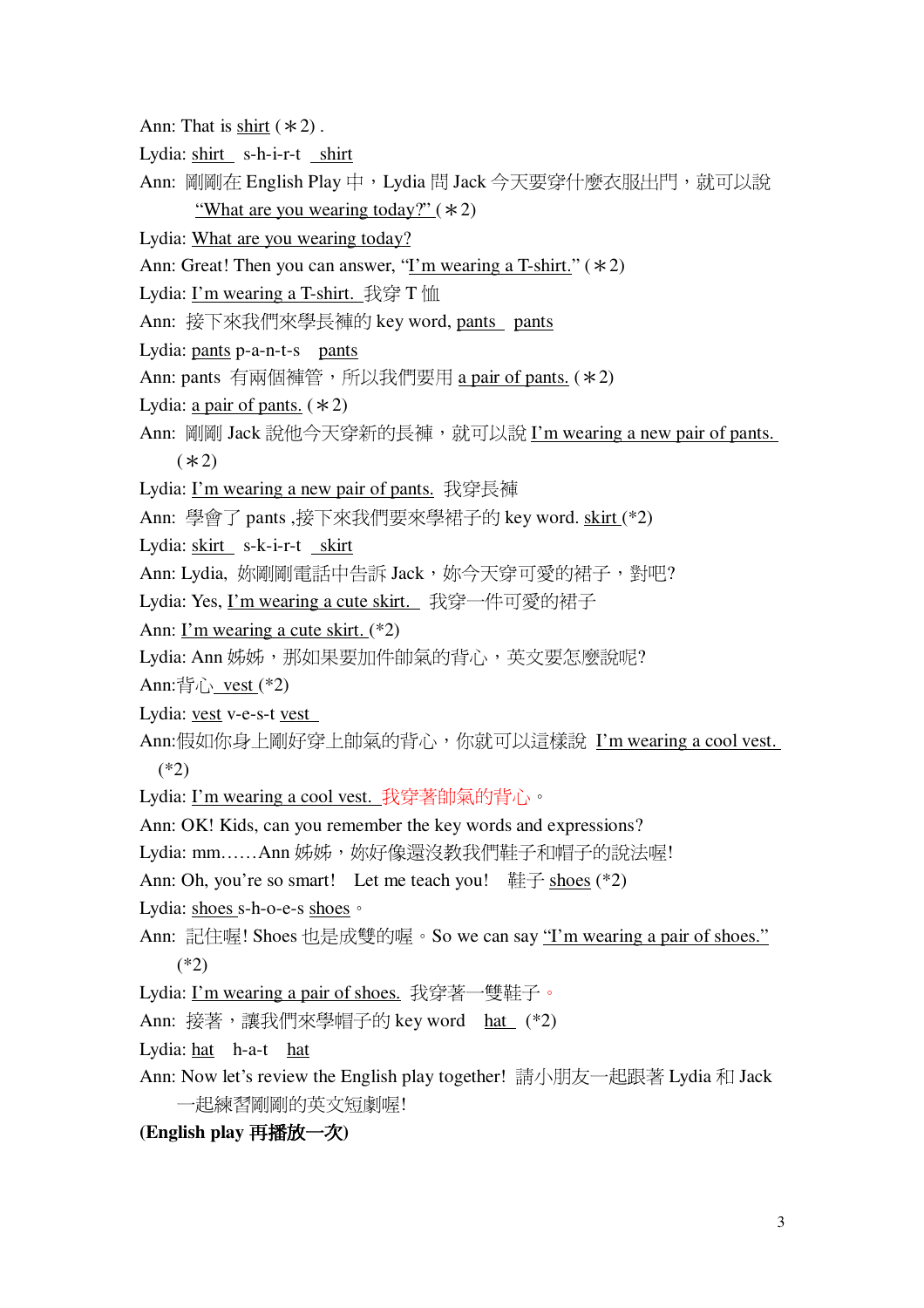Ann: 剛剛跟 Lydia 和 Jack 一起練習英文短劇是不是很有意思 3 ? 大家有沒有學 會,怎麼用英文表達 自已身上穿的衣服了3? Lydia 提到,她想多學一些 和穿衣服相關的生活英語。現在,Ann 姊姊就請 Lydia 和我們一起往下學吧! After taking a shower, you don't wear any clothes.

Lydia: 對阿! Ann 姊姊, 我們洗完澡之後, 如果要穿上衣服, 英文怎麼說呢? Ann: Put on the clothes.  $(*2)$ 

- Lydia: Put on the clothes. 穿上衣服。
- Ann: First, put on my underpants. (\*2)
- Lydia: put on my underpants. 穿上我的內褲。
- Ann: 然後, Ann 姊姊如果要穿著比較輕鬆的 T-shirt 去打球, 就要 Put on my

T-shirt. $(*2)$ 

Lydia: Put on my T-shirt. 穿上我的 T-shirt

Lydia:如果我要穿上有 buttons (\*2)的襯衫,要怎麼說呢?

- Ann: Put on my shirt.  $(*2)$
- Lydia: Put on my shirt.
- Ann: Lydia. What do you like to wear?
- Lydia: I'm a girl. I love wearing a skirt.
- Ann: mm......Lydia 和很多 little girls 一樣,都喜歡穿上裙子。穿上我的裙子就是 Put on my skirt.  $(*2)$
- Lydia: Put on my skirt. (穿上我的裙子)
- Lydia: Ann 姊姊, 我的好朋友 Jack, 他是男生。如果他要穿上長褲, 英語要怎 麼說呢?

Ann: Good question! You can say, "Put on my pants." (\*2)

Lydia: Put on my pants. (穿上我的長褲。)

Lydia:有時候天氣涼涼的,我媽咪都會說"Put on your jacket."

Ann: Right, 你媽咪就是在提醒妳, 穿上妳的夾克 "Put on your jacket." (\*2)

Lydia: Oh, I see.

Ann: Lydia. Do you have any question?

- Lydia: I have one more question.
- Ann: You're so hard-working. What's your question?
- Lydia: Ann 姊姊, 妳剛剛教我們 Put on the clothes. (穿上衣服), 那如果是脫下我 的衣服,英文要怎麼說呢?

Ann: 脫掉衣服就是 Take off my clothes.(\*2)

- Lydia: Take off my clothes. 脫下我的衣服
- Ann: 當我們回到家之後,一定會先脫下鞋子對吧? 脫下我的鞋子 Take off my shoes. $(*2)$
- Lydia: Take off my shoes.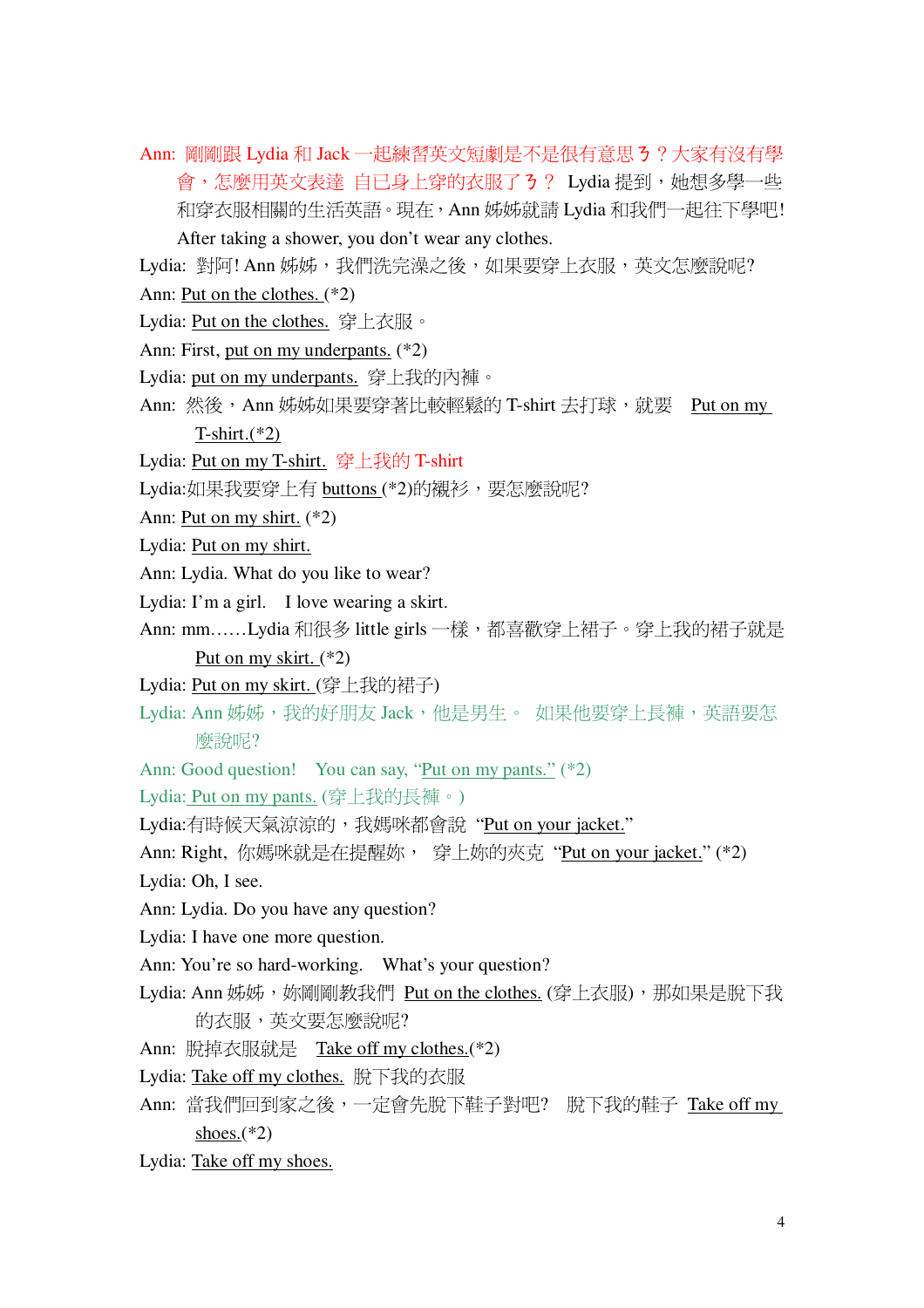Ann: Lydia. After going home, do you take off your jacket?

Lydia: Yes, I do. It's not so cold inside. I don't wear my jacket at home.

Ann: 脫下夾克 Take off my jacket.(\*2)

Lydia: Take off my jacket.

Ann: Kids, that's all. Hopefully, you love our lesson.現在讓我們聽一段 Jack 和 Lydia 的學習心得,聽聽看他們到底喜不喜歡學英語, let's go!

#### **Part C---English Conversation**

Jack: Lydia. You look so happy today.

Lydia: I'm wearing pretty clothes today and I learned many words about clothing. So I feel so happy.

Jack: My English is better and better. Now I enjoy learning English so much!

Lydia: Today's topic is so easy and useful. I'd like to learn more.

Jack: Ok. Let's keep learning.

#### Part D-Let's Play a Game!

Ann: 今天的 topic 是不是都很 easy 又很生活化3, Ann 姊姊希望小朋友要記住 並且常常使用喔。也希望你們和 Jack、Lydia 一樣,越來越喜歡 Happy English Learning 這個節目。

Lydia: Ann 姊姊, 妳一開始的時候, 不是有提到要玩有趣的遊戲嗎?

Ann: Right! Kids, after learning so many key words and expressions, let's play BINGO game together!

Lydia: Yeah! I love BINGO game.

Ann: Now invite your brothers and sisters to play the game with you.

Lydia: 激請你的兄弟姊妹一起來玩游戲。

Ann: Then take out a piece of paper.

Ann: 接下來,把以下的單字填進九宮格裡,T-shirt (\*2)、shirt(\*2)、pants(\*2)、 vest(\*2) · shoes(\*2) · hat(\*2) · skirt(\*2) · zipper(\*2) · buttons(\*2) ·

Ann: Then listen to me and circle the words. 接著,小朋友就把老師唸到的單字圈 起來喔!嗯.第一個是.....T-shirt !

## Lydia: T-shirt

Ann: 第二個是 vest

Lydia: vest

Ann: OK, 再下一個是 shoes!

Lydia: shoes

Ann: 然後我想想, ! - .....hat

Lydia: hat

Ann:然後是 zipper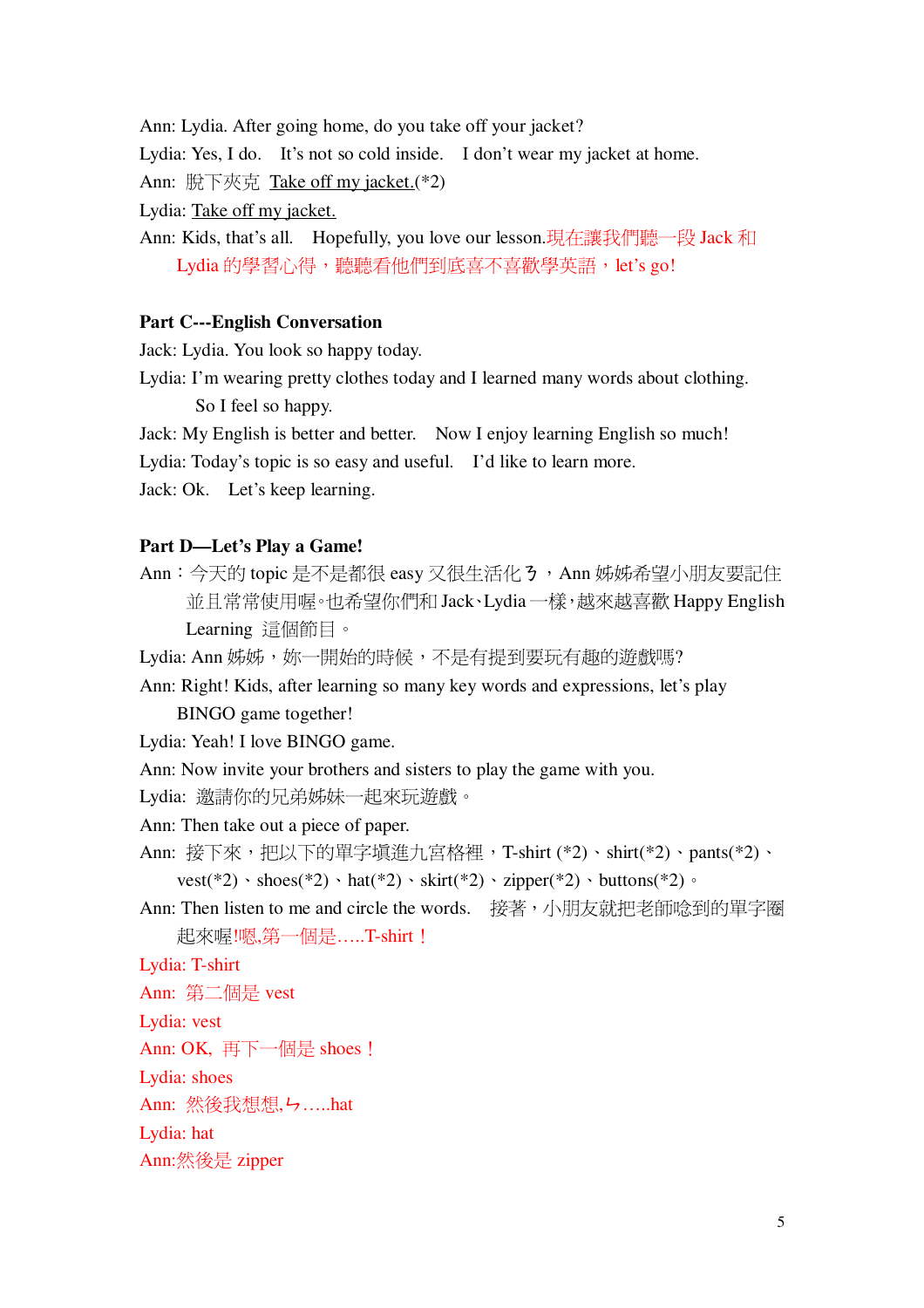Lydia: zipper....Yeah! BINGO! BINGO!I am winner.

Ann: Kids, did you win the game? Let's try it again. 如果妳剛剛輸了, Ann 姊姊 就帶大家再試一次吧! Lydia: ケ,好好玩喔!我還要再玩一次! Ann: ok,準備好了嗎? ! 第一個是 zipper Lydia: zipper Ann: 第二個是 buttons Lydia: buttons Ann: OK, 再下一個是 skirt Lydia: skirt Ann: 然後我想想, - , ..... pants Lydia: pants........Yeah! BINGO! BINGO! It's great! I win again! I love BINGO game.

Ann: BINGO 遊戲是不是很好玩 3 ? 大家可以將每天所學到的 key word 利用 BINGO 遊戲來反覆複習喔,這樣一定會很快學會 key word!接下來我 們要請 Jack 跟大家一起來學唱歌喔,先請 Jack 跟大家打聲招呼。

Jack: Hello! Everybody. I'm Jack. Nice to meet you.

Ann: Jack. Do you like this lesson?

Jack: Yes, I like it very much. Now I'd like to sing an English song.

Ann: OK! We are going to learn the song "What Can I Wear?" What can I wear?我可 以穿什麼呢?

Jack: What can I wear?

Ann: You can wear a jacket and a hat. (\*2) 你可以穿著夾克和戴帽子。

Jack: You can wear a jacket and a hat.

Ann:A jacket and a hat. A jacket and a hat. 夾克和帽子

Jack: A jacket and a hat.

Ann: You can wear a jacket and a hat. (\*2)你可以穿著夾克和戴帽子

Jack: You can wear a jacket and a hat.

Ann: What can I wear? What can I wear? 我可以穿什麼呢?

Jack: What can I wear?

Ann: You can wear a jacket and a hat. (\*2)你可以穿著夾克和戴帽子。

Jack: You can wear a jacket and a hat.

Ann:Can I wear a hat? Can I wear a hat? 我可以戴帽子嗎?

Jack: Can I wear a hat?

Ann: No, you can't. No, you can't. 不, 你不可以。

Jack: No, you can't.

Ann: Can I wear a vest? Can I wear a vest? 我可以穿背心嗎?